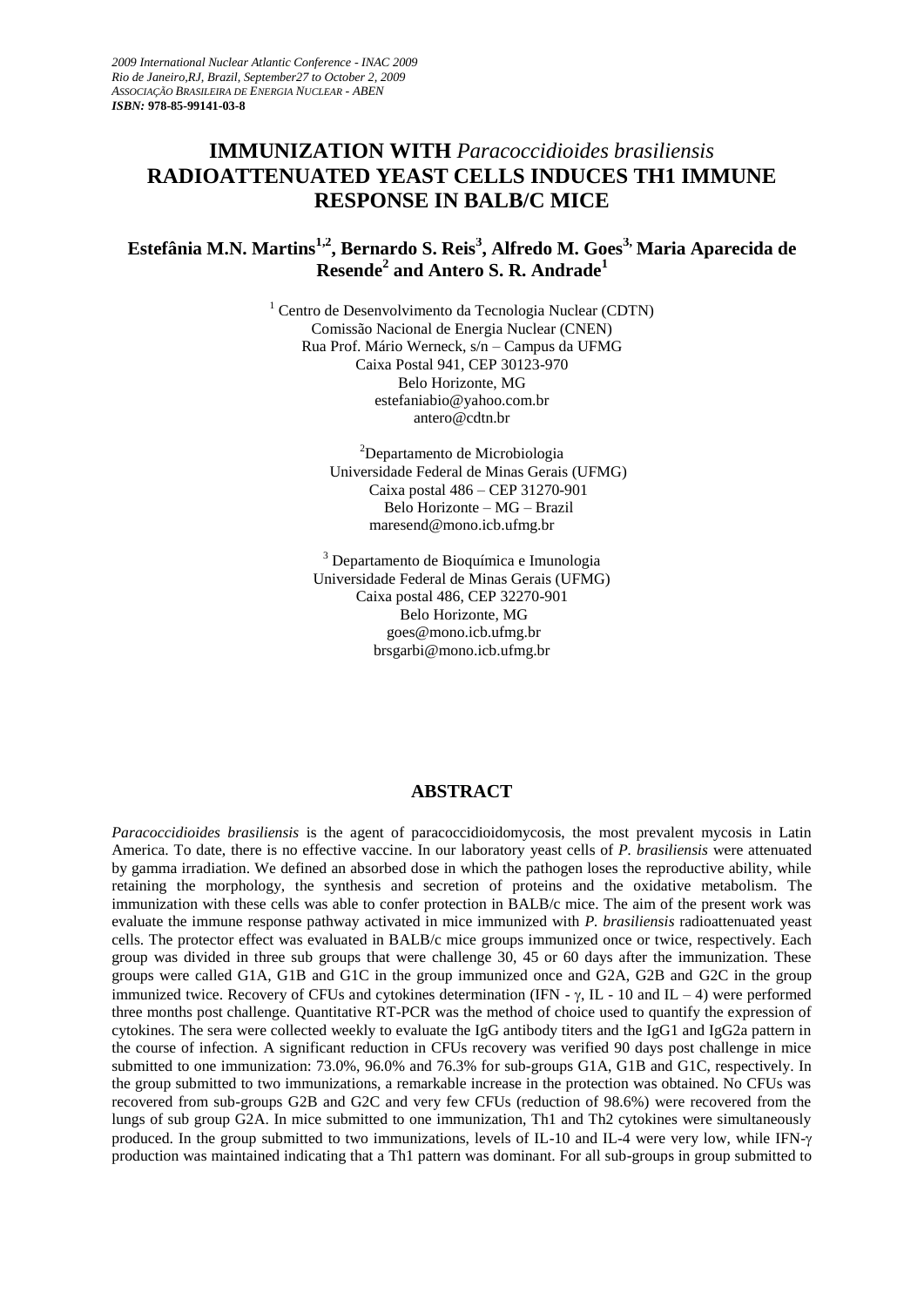one immunization significant difference between the levels of isotypes IgG1 and IgG2a was not observed. In contrast, IgG2a predominance in relation to IgG1 was verified in all sub-groups of the animals submitted to two immunizations. Altogether, the results of CFU recovery associated with those obtained from the cytokines and the IgG1 and IgG2a analysis suggested that mice submitted to one immunization developed a mixed Th1/Th2 response, which was less efficient in the infection control while a trend to a Th1 pattern was obtained with the use of two immunizations, promoting optimal elimination of *P. brasiliensis* yeast cells from mice tissues Key Words: *Paracoccidioides brasiliensis*, vaccine, gamma irradiation, immunization

### **1. INTRODUCTION**

Paracoccidioidomycosis (PCM) is an infectious granulomatous disease caused by the thermally dimorphic fungus *Paracoccidioides brasiliensis*. PCM constitutes the most prevalent deep mycosis in Latin America with extensive endemic areas in Brazil, Colombia, Venezuela and Argentina [1]. It is estimated that approximately 10 million people are infected, although most of them do not show clinical symptoms [2]. The disease is supposed to be acquired via the respiratory tract, primarily involving the lungs and then disseminating to other organs and systems. In the absence of drug therapy, the disease is usually fatal [3]. Up to the moment, no vaccine has been reported for *P. brasiliensis* or to any important pathogenic fungi infection in humans [4].

The potential of irradiation as a tool for creating highly effective attenuated vaccines has been recognized since the 50s. Irradiated pathogens frequently lost their virulence, but retained metabolic activity and morphology, and consequently are able to induce a high level of immunity. Radioattenuated live vaccines can expose their antigens sequentially to the host, as in a natural infection allowing the immune system to recognize them as viable agents without the risk of a progressive infection. Effective immunization of laboratory animals has been achieved with various irradiated protozoan parasites, helminths or nematodes [5].

In our laboratory, this approach was used for attenuation of yeast cells of *P. brasiliensis*. Yeast cells attenuated by gamma irradiation lose its reproductive ability, while retaining the oxidative metabolism, the synthesis and secretion of proteins, and the expression of antigens present in non-irradiated yeasts [6]. The gamma irradiation treatment did not disrupt the yeast morphology, although alterations in the nucleus and an extensive DNA fragmentation were observed [7]. The immunization of BALB/c mice with the radioattenuated yeast cells was able to confer a potent and durable protection against challenge with highly infective yeasts forms of *P. brasiliensis* [8], showing the potential of this approach for the development of live attenuated vaccines against fungi infections. The aim of the present work was evaluate the immune response pathway activated in mice immunized with *P. brasiliensis* radioattenuated yeast cells.

### **2. MATERIAL AND METHODS**

#### **2.1. Animals and** *P. brasiliensis* **strain**

Male BALB/c mice 4-6 weeks old were purchased from Centro de Bioterismo, ICB-UFMG (Belo Horizonte, MG, Brazil) and maintained under standard laboratory care as previously described [9]. *P. brasiliensis*, strain *Pb* 18, was maintained in yeast-form, at  $35^{\circ}$ C, in brain infusion agar medium (BHIA) supplemented with 1% glucose. The yeast cells were subcultured every 10 days. This work was approved by the Ethics Committee in Animal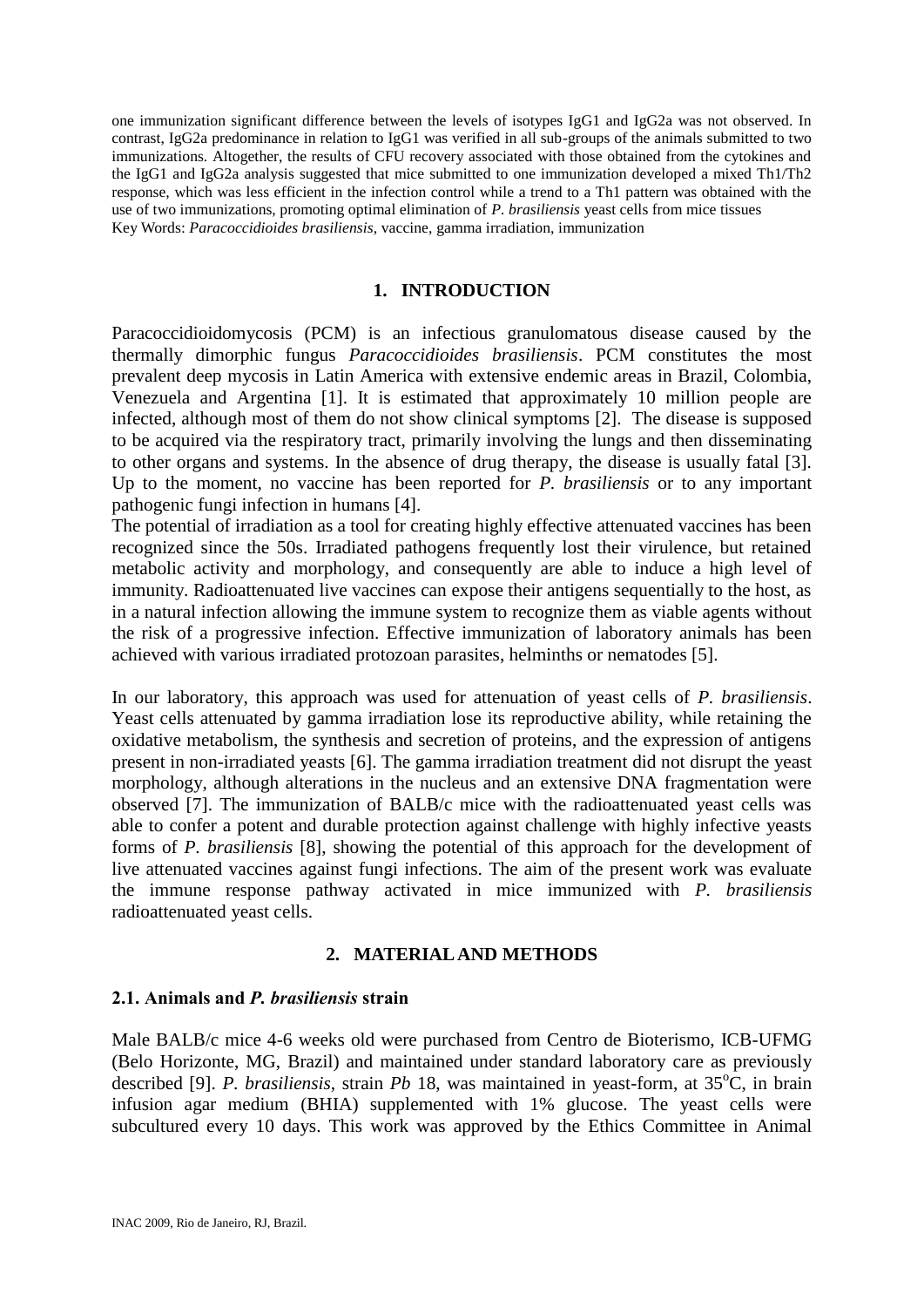Experimentation from Universidade Federal de Minas Gerais (CETEA/UFMG), under protocol number 132/2006.

# **2.2. Gamma irradiation***.*

Cultures of *P. brasiliensis,* in solid medium, were irradiated in the presence of oxygen and at room temperature. The irradiation was performed in a uniform source of  ${}^{60}Co$  gamma rays at dose rate of 950 Gy h<sup>-1</sup>. A dose of 6.5 kGy was used to achieve attenuation [6].

# **2.3. Mice immunization and challenge.**

BALB/c mice were immunized through the ocular plexus with the injection of  $10^5$ radioattenuated yeast cells in PBS, without adjuvant. The challenges were performed by the same route of immunization using 10<sup>5</sup> viable yeast forms of virulent *P. brasiliensis* (strain Pb 18).

## **2.4. Protection assay.**

Animals were divided into two groups: in group 1, BALB/c mice were immunized once and mice in group 2 were immunized twice with an interval of two weeks. For each group, mice were divided in three sub-groups  $(n = 3)$  that were challenged 30, 45 or 60 days after the second immunization. These sub-groups were denominated G1A, G1B, and G1C in group 1, and G2A, G2B and G2C in group 2, respectively. Organ colony-forming units (CFUs) were determined 90 days post challenge for lung, spleen and liver. The organs were removed, weighed, homogenized and washed three times in PBS by centrifugation. The final suspensions in PBS were plated on brain infusion agar medium (BHIA) supplemented with 4% fetal calf serum and 5% spent culture medium of *P. brasiliensis* as growth factor. Gentamicin and cycloheximide were added at 40 and 500 mg/L, respectively. The plates were incubated at  $35^{\circ}$ C and counted after 20 days. The results were expressed as the number of *P*. *brasiliensis* CFUs per gram of tissue per mouse in each experimental group. Parts of the removed organs were also used for histopathological analysis. Non immunized controls were inoculated with viable virulent cells as used for the challenge of immunized animals.

## **2.5. Cytokine detection by real time PCR**

Real-time PCR assays were performed to specifically quantify mouse IL-4, IL-10 and IFN -  $\gamma$ , transcripts. Briefly, lungs were excised from infected or immunized mice, mixed with Trizol LS Reagent (Invitrogen Life Technologies) and frozen in liquid nitrogen. Total RNA was extracted according to the manufacturer's instructions. Isolated RNA was incubated with 10 U of DNAse (RNAse free) (Promega) for 30 min at 37°C. The samples were then heat inactivated at 70°C for 10 min, chilled and reverse transcribed with SuperScript II (Invitrogen Life Techologies). Real-time quantitative PCR was carried out with 10 μl of SYBR green PCR master mix (Applied Biosystems), 4.0 μl of cDNA, and primers at a final concentration of 5 pmol, in a final volume of 20 μl. Cytokines and beta-actin specific primers were as in Giulietti et al [10]. Samples were first submitted to the temperatures of  $50^{\circ}$ C for 2 min and 60 $^{\circ}$ C for 1 min and then subjected to 45 cycles of amplification (95 $^{\circ}$ C for 15 s followed by 60°C for 1.0 min) using an ABI PRISM 7900 apparatus (Applied Biosystems). Dissociation curves occurred at 95 $\rm ^{o}C$  for 15 s and 60 $\rm ^{o}C$  for 15 s. All quantifications were normalized to the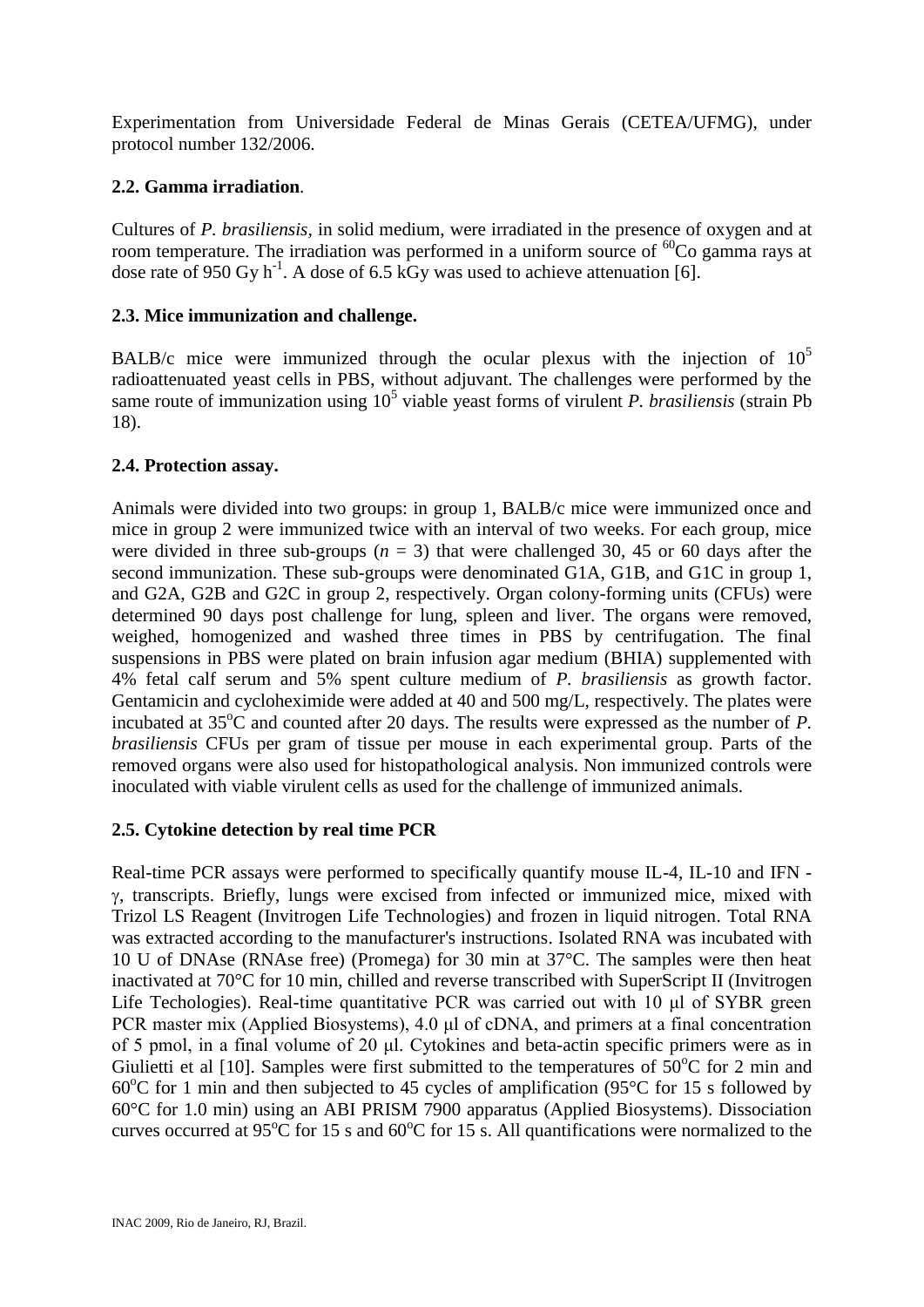housekeeping gene beta-actin. A non template control with no genetic material was included to eliminate contamination or non-specific reactions.

### **2.6. IgG1 and IgG2a analysis**

ELISA was performed using Maxisorp<sup>TM</sup> surface plates coated with 0.5 μg per well of Mexo antigens [18] and blocked with PBS containing 1.6% casein. Sera from immunized or infected mice were tested by serial dilution starting at 1:100 and quantified with a IgG1 and IgG2a specific sub-class IgG-peroxidase conjugate (Sigma). The samples were analyzed 90 days post challenge. The results were recorded as  $OD_{490}$  readings taken in an automated ELISA reader.

#### **2.7. Statistics**

Data were analyzed statistically by one way ANOVA followed by the Bonferroni test or Student t-test associated when necessary to the non-parametric Mann-Whitney test with the level of significance set at p< 0.05.

#### **3. RESULTS**

A significant reduction in CFUs recovery was verified 90 days post challenge in mice submitted to one immunization (Group 1): 73.0%, 96.0% and 76.3% for sub-groups G1A, G1B and G1C, respectively (Figure 1A).

In the group submitted to two immunizations (Group 2), a remarkable increase in the protection was obtained. No CFUs was recovered from sub-groups G2B and G2C and very few CFUs (reduction of 98.6%) were recovered from the lungs of sub group G2A (Figure 1B).



**Figure 1 – CFU recovery from immunized mice organs 90 days post challenge**. (A) Group immunized one time. Control – infected with the virulent yeast; G1A- sub-group challenged 30 days post immunization; G1B- sub-group challenged 45 days post immunization; G1C – sub-group challenged 60 days post immunization. (B) Group immunized two times. Control – infected with the virulent yeast; G2A- sub-group challenged 30 days post immunization; G2B- sub-group challenged 45 days post immunization; G2C – sub-group challenged 60 days post immunization. Data are reported as mean  $+$  S.D. of CFU in each experimental group  $(n=3)$ . The decrease in CFU recovery was significant for all sub-groups ( $p<0.05$ ), except for the spleen in the sub group GIC.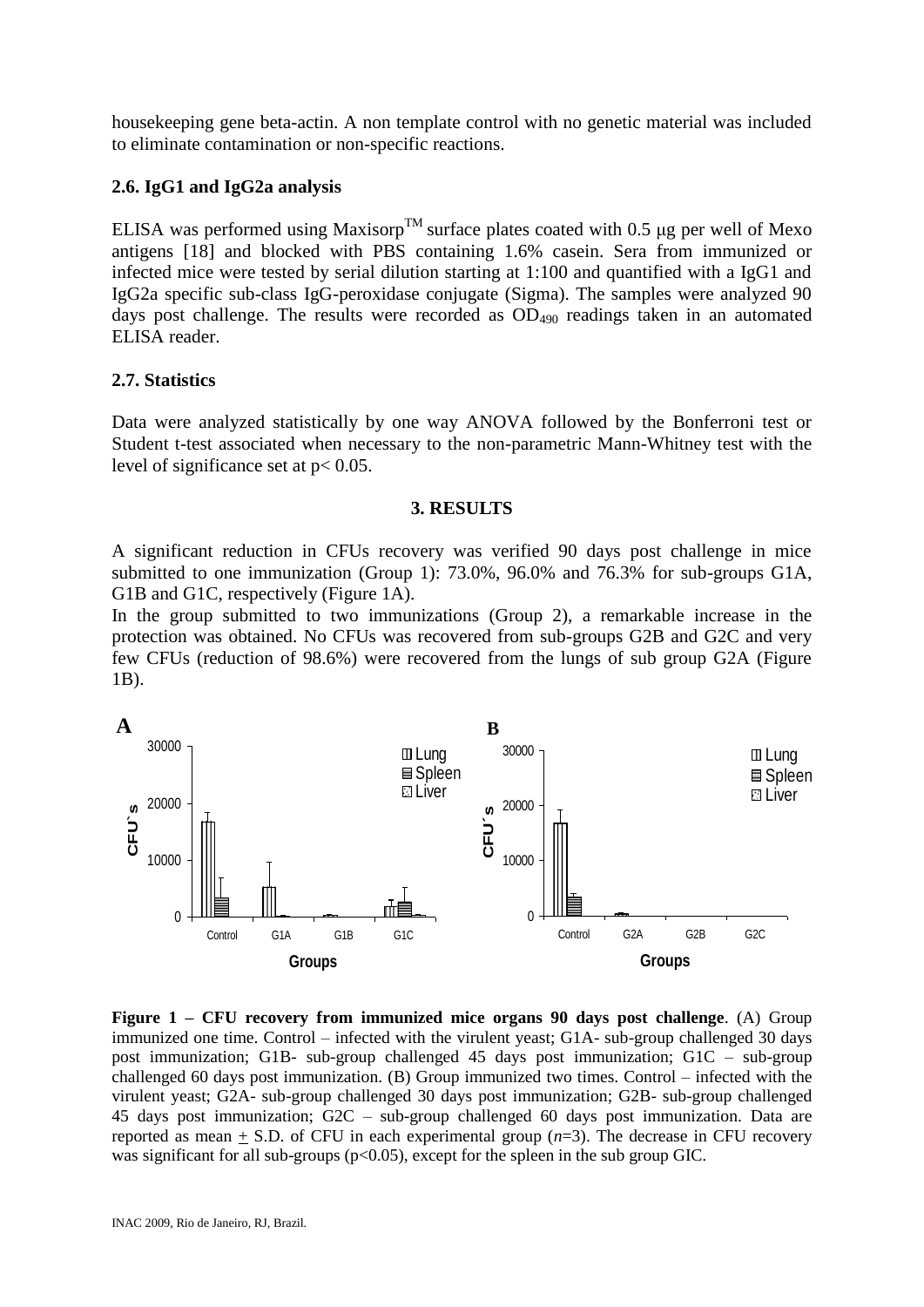The immunoglobulin isotypes IgG1 and IgG2a were determined 90 days post challenge (Figure 4). For all sub-groups in Group1 a significant difference between the levels of both isotypes was not observed. In contrast, IgG2a predominance in relation to IgG1 was verified in all sub-groups of Group 2.



**Figure 4 - Determination of immunoglobulin isotypes IgG1 and IgG2a.** A) Group submitted to one immunization.  $C$  - not infected;  $C^+$  - infected with the virulent yeast; Rad – inoculated with the radioattenuated yeast; G1A- sub-group challenged 30 days post immunization, G1B- sub-group challenged 45 days post immunization; G1C – sub-group challenged 60 days post immunization. B) Group submitted to two immunizations. C - not infected;  $C^+$  - infected with the virulent yeast; Rad – inoculated with the radioattenuated yeast; G2A- sub-group challenged 30 days post immunization; G2B- sub-group challenged 45 days post immunization; G2C – sub-group challenged 60 days post immunization.

Cytokine analysis was accomplished by real time PCR 90 days post challenge in the lungs of mice of Groups 1 and 2 (Figure 5). The Th1 related cytokine IFN -  $\gamma$ , and the Th2 related cytokines IL-10 and IL-4 were analyzed. In mice submitted to one immunization, Th1 and Th2 cytokines were simultaneously produced. In the group submitted to two immunizations, levels of IL-10 and IL-4 were very low, while IFN -  $\gamma$ , production was maintained indicating that a Th1 pattern was dominant.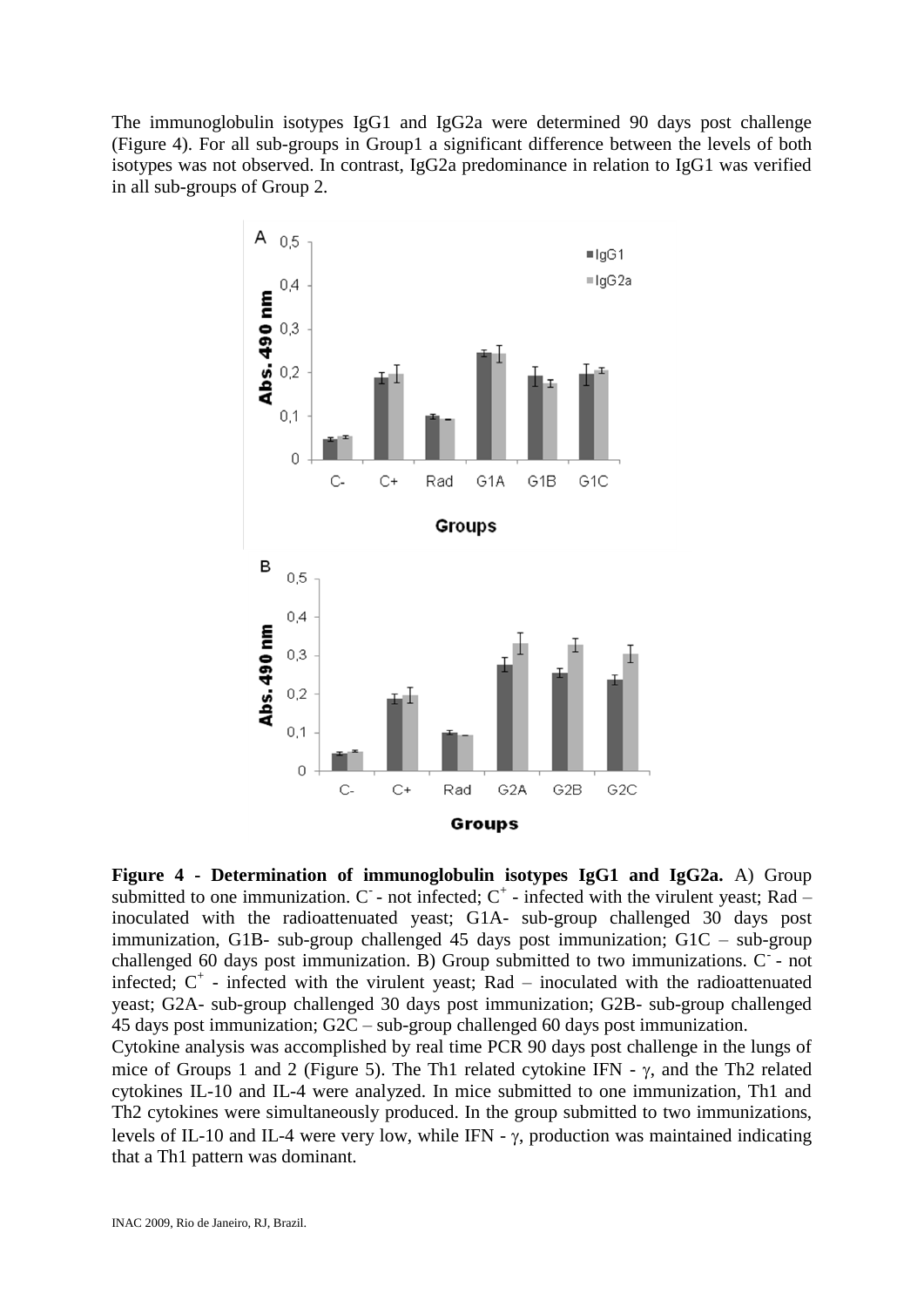

**Figure 5- Cytokine profiles in mice submitted to one or two immunizations.** The relative expression of the cytokines IL-4 (A), IFN -  $\gamma$  (B), IL-10 (C) was measured in the lung cells by real time PCR, 90 days post challenge.  $C^+$  - infected with the virulent yeast, Rad – inoculated with the radioattenuated yeast. Group 1 – submitted to one immunization, Group 2 – submitted to two immunizations. (\*)  $p<0.05$  in relation to C+.